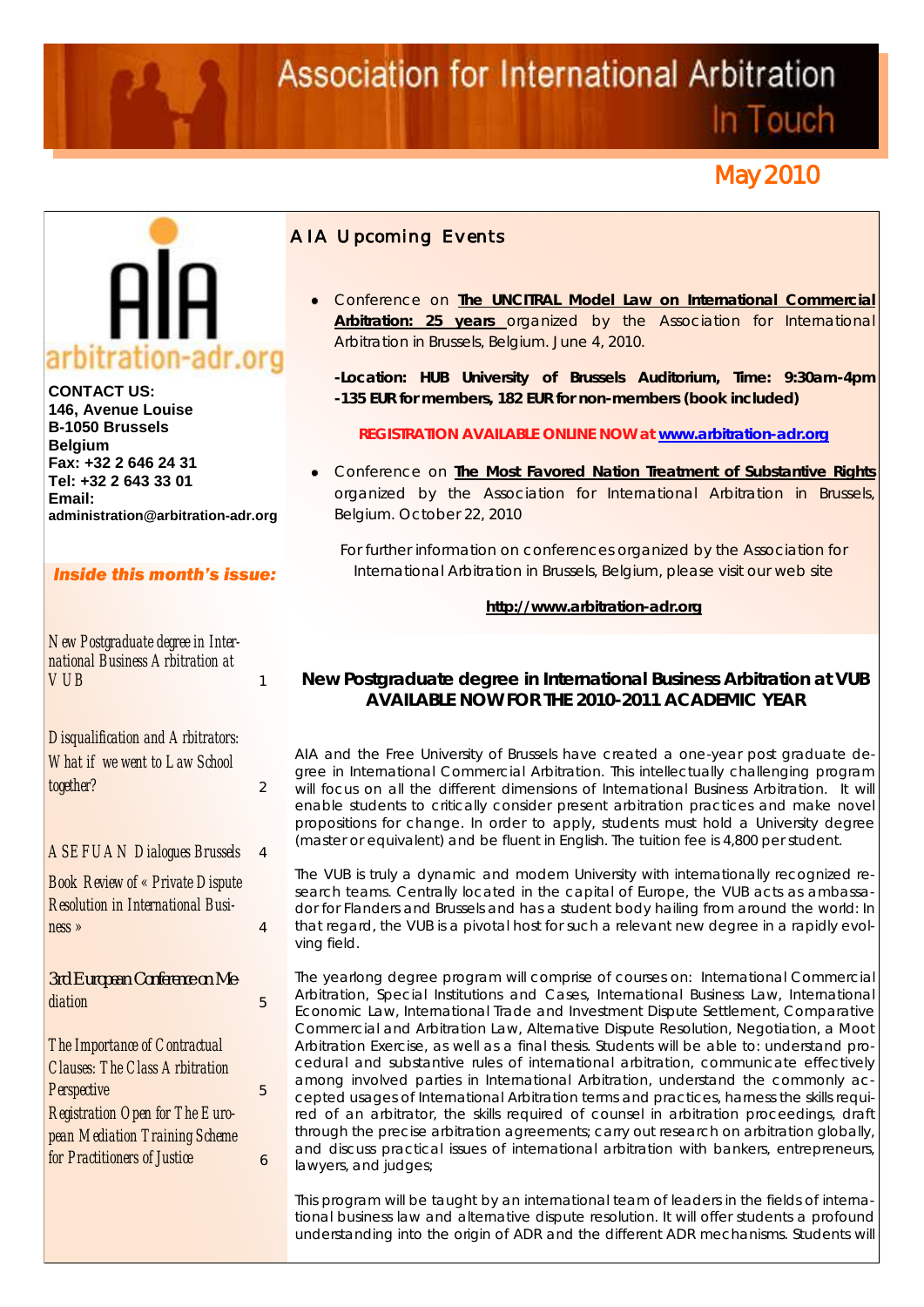also be taught on all major institutional and ad hoc arbitra- [www.vub.ac.be/english/infofor/prospectivestudents/](http://www.vub.ac.be/english/infofor/prospectivestudents/postgraduate.html) tion rules. In this context students will examine the principles [postgraduate.html](http://www.vub.ac.be/english/infofor/prospectivestudents/postgraduate.html) of international business law to better understand how arbitration applies to national and international jurisdictions.

You can register now by filling out the enrolment form which can be downloaded from the VUB website at:

You may also download the brochure with mire information on the course outline and list of lecturers from our website: [www.arbitration-adr.org](http://www.arbitration-adr.org)

# **Disqualification and Arbitrators: What if we went to Law School together?**

In a previous article\*, the right of the parties to ask for disqualification of one or more of the arbitrators (when there are doubts that could compromise the arbitration process and its outcome) was analyzed from the perspective of what could be a timely or untimely challenge. This time, the analysis focuses on the standards of disqualification under the ICSID Convention and the Arbitration Rules. The present article refers to a recent ICSID Decision published in April 2010\*\*.

#### **Background**

On June 5, 2007, the International Center for the Settlement of Investment Disputes (ICSID) received a Request for Arbitration from Alpha Projektholding GmbH (Alpha) against Ukraine (The Respondent). Alpha, an Austrian limited liability company, submitted the Request pursuant to Article 9 of the 1996 Agreement for the Promotion and Reciprocal Protection of Investments between Ukraine and Austria. The arbitration proceedings advanced without any major interruption until December 2009.

On December 23, 2009, the Respondent submitted a letter to the Secretariat of ICSID stating that the Respondent had recently been informed that one member of the Tribunal and Counsel for Claimant maintained personal relations, which had arisen in the course of their studies at Harvard University. There, they were both enrolled on the LL.M and the SJD programs. Additionally, the Respondent noted that the arbitrator did not mention any such facts in any statement accompanying his declaration (ICSID Arbitration Rule 6(2) requires, before or at the first session of the tribunal, a declaration signed by each arbitrator about relationships and circumstances that might cause arbitrator's reliability for independent judgement to be questioned by a party). As a result, the Respondent proposed the disqualification of the arbitrator, as a member of the Tribunal, and referred to Article 14(1) for the ICSID Convention according to which a member of an ICSID tribunal *"shall"* be a person *"who may be relied upon to exercise independent judgment"*.

The Counsel for Claimant responded that he and the arbitrator studied at Harvard Law School and they knew each other from that time. But, he commented that at no time had they *"maintained business relations of any kind or have worked together on professional matters*". Also, he noted that since their departure from Law School, they had maintained no social relationship. On his part, the arbitrator explained that he did not attach any statement to his declaration because he *"deemed"* that the relationships to which Arbitration Rule 6(2) refers did not *"exist"* in this case and no statement was *"warranted"*. In his opinion, the fact that he and counsel for the claimant studied together neither *"objectively nor subjectively"* constituted a relationship of the *"sort"* coming within the language of the Arbitration Rule just mentioned. Finally, he stressed that *"Since our studies we never had any business or other professional rela-*

*tions. Nor have I ever been involved in Dr. (…)'s personal or professional life."*

Ultimately, the Secretary of the Tribunal requested details about the sources of the Respondent's belief that the arbitrator and the counsel for the claimant *maintained "personal relations"* and any facts supporting this belief. The Respondent answered that he regretfully was unable to provide additional evidence on this matter.

#### **Discussion and Decision**

The analysis of the request mainly focused on this: whether the facts (shared educational experience and its nondisclosure) identified by the Respondent demonstrated a lack of independence on the part of the arbitrator. Some of the main considerations expressed by the Tribunal are explained below.

### **Standard of Disqualification under ICSID**

The Tribunal observed that the ICSID Convention's standard for challenge found in Article 57 embodies an objective criterion that imposed the stringent requirement of a *"manifest"* lack of qualities set forth in Article 14(1) – namely the qualities of *"high moral character"*, *"recognized competence"* and reliability *"to exercise independent judgment"*. Having in mind the challenge expressed by the Respondent, the analysis focused on an arbitrator's reliability "to exercise independent judgment". The Tribunal stressed that under Article 14(1), as interpreted by past ICSID decisions, this requirement entails two concepts: impartiality and independence. Then, the Tribunal cited *Suez Aguas Second Decision* to describe the two concepts: *"independence relates to the lack of relations with a party that might influence an arbitrator's decision. Impartiality, on the other hand, concerns the absence of a bias or predisposition toward one of the parties".*

Additionally, the Tribunal stressed the importance of the adjective *"manifest"* when describing the standard that a challenge must meet in order to prevail. It concluded that "*manifest"* should be understood as "obvious" or "evident". Also, the Tribunal cited *SGS Société Générale v Pakistan* on this matter: *"An arbitrator cannot, under Article 57 of the Convention, be successfully challenged as a result of inferences which themselves rest merely on other inferences… The facts established or undisputed must, in the circumstances of the particular case, be plainly capable of giving rise to the interference claimed derived from such facts."*

**Shared Educational Experience** The Tribunal noted that there is not any case or scholarly learning that holds, or even argues, *"that long-ago encounters at an educational institution, standing alone, provide objective grounds, either real or per-*

*ceived, for justifying an obvious* 

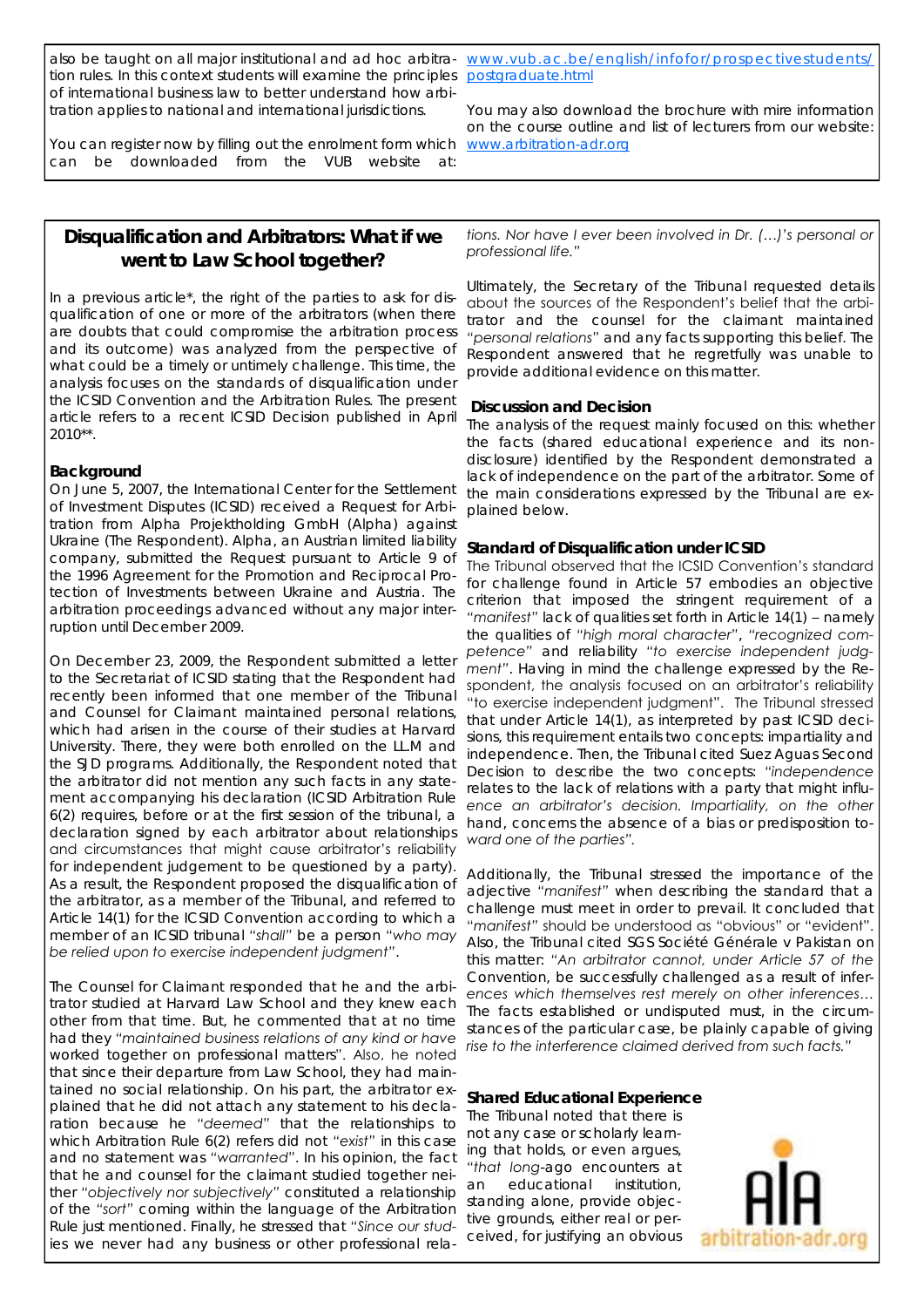*misgiving as to impartiality or for demonstrating an evident lack of reliability as to independence"*. It also cited *Compañía de Aguas v. Republic of Argentina* where it was emphasized that a challenging party must rely on established facts rather than on *"mere speculation or inference"* because *"the application of a subjective, self-judging standard instead of an objective one would enable any party in arbitration who becomes discontented with the process for any reason to end it at any time at its sole discretion simply by claiming that an arbitrator is not independent or impartial"*.

In the opinion of the Tribunal, the factual footing for this aspect of the Respondent's submission was particularly insufficient and saw no grounds or authority on which to determine that the shared educational experience and resulting acquaintance evidenced either a relationship that might influence the arbitrator's freedom of decisionmaking or the presence of any predisposition toward the position of one party over those of the other.

#### **Non-Disclosure of Shared Educational Experience**

The Tribunal stressed that the relationship between the requirements for disqualification under the ICSID Convention and Arbitration Rules is not a perfect match. The reason is that *"[t]he scope of the disclosure declaration is considerably broader than the requirements that must be met in order to achieve disqualification.* However, according to the Tribunal, *"the discrepancy between the two makes common sense because it encourages the very disclosure of facts upon which a decision to disqualify, or not to disqualify, can only be founded; but (…) the discrepancy leaves a hole to be filled where, as here, the very fact upon which the challenging party relies in seeking to disqualify an arbitrator is not disclosed as a part of the relevant Arbitration Rule 6(2) declaration and, according to the challenging party, only came to its actual knowledge late in the arbitration process ."*

Next, the question to be answered related to what should be disclosed according to Arbitration Rule 6(2). This Arbitration Rule refers to a declaration that each arbitrator shall sign before or at the first session of the tribunal. The text is a follows: *"To the best of my knowledge there is no reason why I should not serve on the Arbitral Tribunal (…) Attached is a statement of (a) my past and present professional, business and other relationships (if any) with the parties and (b) any other circumstance that might cause my reliability for independent judgment to be questioned by a party".* The Tribunal understood the difference between parts (a) and (b) of the statement in the following terms: Arbitration Rule 6(2)(b) *"calls for the disclosure of facts, in time and in kind, signifying an unspecified degree of likelihood of impairment to impartiality or independence whereas 6(2)(a) calls for total disclosure of any and all relationships with the parties, even those that are ancient in age or subjectively minor in character"*. Additionally, the Tribunal stressed that Arbitration Rules 6(2)(b) adopted a *"justifiable doubts"* test like the one encapsulated in Article 9 of the UNCITRAL Arbitration Rules rather than the *"manifest"* threshold that must be met in order to sustain a challenge under the ICSID Convention. However, the Tribunal mentioned that the Rule did not provide guidance as to *what facts need to be disclosed*, and so to *what facts did not need to be disclosed*, under the more elastic scope of 6(2)(b).

To solve the problem, the Tribunal included in the analysis the 2004 International Bar Association Guidelines on Conflicts of Interest in International Arbitration and its four different categories of fact patterns: (i) a "non-waivable red list"; ii) a "waivable red list; iii) an "orange list"; and (iv) a "green list". Finally, the Tribunal applied Arbitration Rule 6 (2), together with the IBA Guidelines, reaching the following conclusions: (i) a long-ago acquaintanceship at an educational institution was not mentioned in the "green list" of fact patterns, much less in the "orange list" or the "red list". This strongly suggests that the existence of such an acquaintanceship did not require disclosure; (ii) certain facts or circumstances are of such a magnitude that failure to disclose them either (a) would thereby in and of itself indicate a manifest lack of reliability of a person to exercise independent and impartial judgement or (b) would be sufficient in conjunction with the non-disclosed facts or circumstances to tip the balance in the direction of that result, but neither of these conditions was present in this case; (iii) if a "reasonable person" test (an arbitrator is required to disclose a fact only if she reasonably believes that such fact would cause her reliability for independent judgment to be questioned by a reasonable person) is applied under the circumstances of the case, the test is not met here.

In short, Respondent's Proposal was dismissed for failure to prove any fact that would indicate a manifest lack of impartiality or independence on the part of the challenged arbitrator.

#### **Comment**

This decision stressed that the state of international law as to the duty of disclosure by arbitrators is best evidenced by the IBA Guidelines and not by any domestic law precedents cited by any of the parties. Therefore, the IBA Guidelines, which gather an important expertise and knowledge on international commercial arbitration, should be a pivotal source when a request for disqualification has been filed against one of the members of an Arbitral Tribunal.

The Tribunal elaborated about the recognition of a modern -day duty to perform a routine examination into the background of a party and its counsel at an early date, failing which a party may be found to have not promptly objected, resulting in a waiver under Arbitration Rule 27. However, the members of the Tribunal concluded that they did not need to determine this issue in order to reach a decision in this case. While this could be an interesting academic discussion, a final decision about this duty would have been far-reaching and inconvenient. It is important to remember that each arbitrator has the obligation to disclose the relationships and circumstances that could affect his exercise of independent judgment and he has the obligation to do it seriously and in depth. Additionally, if a party wants to disqualify an arbitrator it has the burden of proof about the facts and the stringent requirement of a "manifest" lack of any of the objective qualities set forth in Article 14(1) of the ICSID Convention.

\*The article is available at [http://www.arbitration-adr.org/](http://www.arbitration-adr.org/documents/?i=65) [documents/?i=65](http://www.arbitration-adr.org/documents/?i=65)

\*\* The decision is available at [http://icsid.worldbank.org/](http://icsid.worldbank.org/ICSID/FrontServlet?requestType=CasesRH&actionVal=showDoc&docId=DC1450_En&caseId=C108) [ICSID/FrontServlet?](http://icsid.worldbank.org/ICSID/FrontServlet?requestType=CasesRH&actionVal=showDoc&docId=DC1450_En&caseId=C108)

[request-](http://icsid.worldbank.org/ICSID/FrontServlet?requestType=CasesRH&actionVal=showDoc&docId=DC1450_En&caseId=C108)[Type=CasesRH&actionVal=showDoc&docId=DC1450\\_En&](http://icsid.worldbank.org/ICSID/FrontServlet?requestType=CasesRH&actionVal=showDoc&docId=DC1450_En&caseId=C108) [caseId=C108](http://icsid.worldbank.org/ICSID/FrontServlet?requestType=CasesRH&actionVal=showDoc&docId=DC1450_En&caseId=C108)

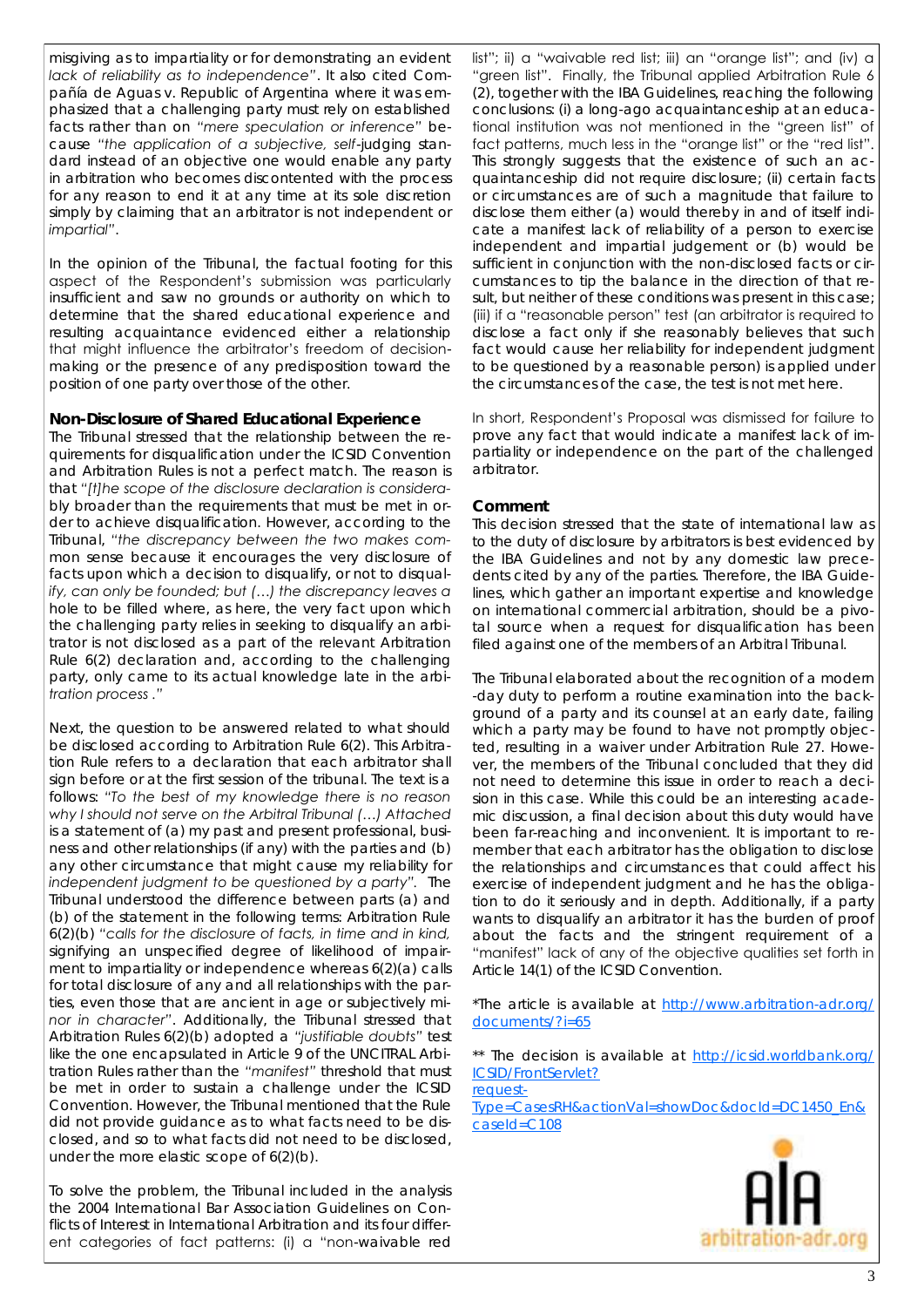# **ASEFUAN Dialogues Brussels « Trade Between Asia and Europe: Conflict and Convergence »**

gram of the Asia-Europe University Alumni Network will be environment, and the impact of a changing economic enholding the ASEFUAN/IGIR Dialogue on Trade and Sustaina-vironment for EU trade defense mechanisms. ble Development in Brussels. The event is co-organized by is "Trade Between Asia and Europe: Conflict and Conver-and offline. gence." The participants will consist of high-profile scholars and practitioners in international law based in Brussels.

By creating a space for free dialogue, the ASEFUAN Dialogues are a rare opportunity for young leaders and experts Mr. to, not only exchange ideas on topics such as global governance, globalization, international security or climate change, but also to engage in discussions with senior figures and political leaders. The ASEFUAN Dialogues are open to stu- [www.asefuandialogues.org/brussels2010](http://www.asefuandialogues.org/brussels2010) dents, active members of the civil society as well as successful professionals with a high degree of expertise on a certain field.

On June 11th, 2010 The ASEFUAN Dialogues, a flagship pro-WTO dispute settlement system in a changing economic The goal of the conference is to provide updates of the trade issues between Asia and Europe. The sub topics include; Bilateral Trade Agreements between Europe and Asia: Lessons from Korea-EU experience, Investment dispute settlements between Europe and Asia: Myths and reality, the

the Institute for Globalization and International Regulation The conference is free but participants are responsible for (IGIR) and the University of Maastricht International Law As-their own accommodation in Brussels. The proceedings of sociation in Belgium (ILA). The topic of this year's dialogues the Dialogues will subsequently be published both online

> For more information please contact Mr. Sungjin Kang of ASEFUAN AISBL [\(kangsj1977@gmail.com\)](mailto:kangsj1977@gmail.com) or

> Dalindyebo Shabalala of IGIR [\(dalindyebo.shabalala@maastrichtuniversity.nl\)](mailto:dalindyebo.shabalala@maastrichtuniversity.nl)

conference program can be found at

# **Book Review of "Private Dispute Resolution in International Business: Negotiation, Media-**

# **tion, Arbitration," second edition**

In "Private Dispute Resolution in International Business – Second Edition" by Klaus Peter Berger, a mock mediation proceeding is presented and analyzed to give the reader a closer, empirical examination on how to be a better mediator. Enclosed in the edition is a CD that contains a variety of that turns business problems into business conflicts. resources on arbitration, mediation, and negotiation. It uses electronic flow charts and tables to plainly show the diffe-The video is then divided into three sections, negotiation, rences between the forms of dispute resolution, as well as mediation and arbitration. During each phase of the prooutlines the different tactics best used in each scenario. However, the most impressive aspect of the accompanying that can be employed by each of the three parties. Throug-CD room is the video of a mock mediation session between hout the video a series of texts appear at the bottom of the a Laser optics tech company from Zurich (ALT) and one of screen referencing pages in the accompanying book that their major distributors in The Hague (NedTrans).

The conflict arises because after making a down payment on a set of shipments, NedTrans is displeased to find that ALT failed to make the delivery. However, the South Korean sup- the dispute and how they are altered by the mediator. plier of a very important module in ALT's laser devices was unable to supply their technology because of an economic crisis in their country. As a result ALT did not execute the shipment because they waere unable to receive the parts they needed to construct their devices. It is noted that there are a variety of variables contributing to the conflict's manifestation because real life multinational corporations often pacify these feelings and uproot the real reason for the imface similar obstacles to those presented in this mock interpretation. The purpose, however, is to illustrate how often in successfully frames the dispute as a combination of missuch instances neither party is at fault. The important thing communications, external vafor businesses to do is work though the conflict by means of riables, and financial obstacles alternative dispute resolution, allowing them to mutually that once negotiated, can be amend the damages incurred and restructure a stronger overcome. Likewise, a stage of future business relationship.

The CD's resources also outline the reasons why a conflict restructure a future business begins: from "escalation" to "perception" and from both relationship. In this way, the me-

"human" and "intercultural" factors. These topics are presented in the context of business disputes and illustrate how long distance transactions--common in our extensive global business network--open a lot of room for miscommunication. Our information about business partners around the world is often very limited. This makes it very easy for one party to create a distorted view of reality if situations arise that they did not foresee. The result is a "black and white" approach to dealing with the issue that encourages us to behave rashly and often instills emotional reactions from the other party. This "conflict spiral," is the ultimate pathway

ceeding the viewer is able to witness the various strategies better explain how the various actions used benefit or hinder the dispute resolution. The CD therefore takes the audience on a step-by-step breakdown of the entire procedure and analyzes the varying perspectives of the parties on

During the mock mediation, the viewer is able to witness how these human responses to conflict manifest themselves when the disputants face one another at the bargaining table. The actors vividly portray how emotion permeates the discussion and the necessary role of the mediator to passe. Framing is an important tactic shown. The mediator

mutual compromise is framed as willingness by both parties to

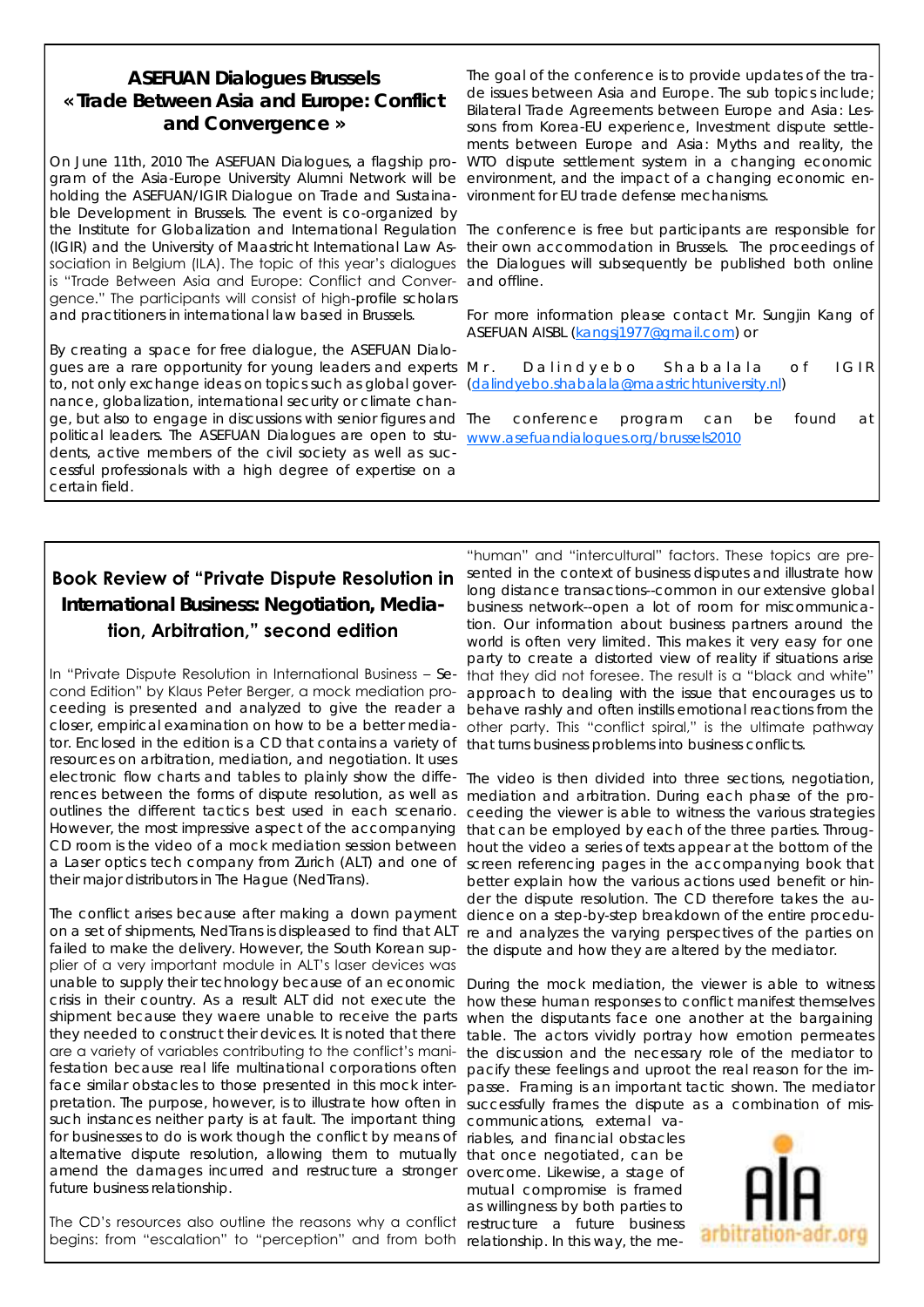diator coerces the parties to see reality through a clearer million dollar international commercial mediation. From uncontinue their partnership.

What makes this edition so unique is not only the quality of the videos but the content in the lessons that accompany All Kluwer books may be purchased at www.kluwerlaw.com them. Mediation practitioners and scholars can actively with a 10% discount for all AIA members. participate in the lesson by in essence sitting in on a multi-

**3rd European Conference on Mediation: Mediation and Civil Society in Europe, Toward a New Mindset May 27th-28th, 2010 in Bourge La Reine/ Grand Paris**

On May 27th and 28th, the 3rd annual European Conference on Mediation will be held in Bourg la Reine, Grand Paris in partnership with AIA's project the European Mediation Training Scheme for Practitioners of Justice (EMTPJ). The conference is organized by the European Mediation Network Initiative (EMNI), a European gathering of mediators from over twenty countries that aims to promote the development of mediation and the harmonization of alternative dispute resolution methods in Europe. In addition to the twoday plenary sessions, participants to the conference will be

lens; he narrates the conflict so the parties will begin to reali- raveling the root causes of the conflict to negotiating the ze that the best option is to come to an agreement and mediation settlement agreement the viewer gains a better understanding of how dynamic the mediation process is.

able to attend fifty workshops. To be eligible you must register for workshops as well as the conference and you may be chosen depending on the number of available seats.

The workshops cover topics on mediation and citizenship, criminal mediation, family mediation, mediation at school, mediation and organizational performance, commercial mediation, mediation and labor relationships, health and mediation, environmental mediation, international mediation, mediation philosophy, ethics and professionalism, mediation and law, mediation efficiency, mediation techniques, and different regional developments of mediation.

More information on the program, list of speakers, and how to register is available on the website:

[www.europemediation2010.com](http://www.europemediation2010.com)

## **The Importance of Contractual Clauses: The Class Arbitration Perspective**

#### **Introduction**

On April 27th, 2010 the US Supreme Court made a pivotal decision on a class action arbitration case. The dispute, *StoltNielsen S.A. v. Animal Feeds International Corp* brought about the questions as to when parties agree to authorize class action arbitration under the Federal Arbitration Act (FAA). It is a complicated issue because in class action cases, where recoveries are small and the cost of litigation is that the entire party agreed to class arbitration. This is espefiled over seeking damages for antitrust, consumer fraud federal maritime law. and other consumer claims. In such instances, it is vital that every member in the claimant party is in accordance with On the other hand, the Second Circuit declared that beone another.

#### **Background**

AnimalFeeds and StoltNielsen held charter party agreements for shipment of goods that specific arbitration of any tration and as a result, the initial ruling was not reversed. But dispute in New York "in conformity with the provisions and in a 5-3 decision by the Supreme Court, the panel's ruling procedure" of the FAA but failed to select any institutional was vacated and class arbitration was disallowed. rules. After a dispute arose involving price-fixing, Animal-Feeds filed a putative class action against their petitioners **The Court's Decision** and was specifically required to arbitration the antitrust The Supreme Court ruled that claims.

The respondent parties then entered into a class arbitration supplemental agreement in order to submit it to a panel of should have been to identify arbitrators (under Rules 3 -7 of AAA's Supplementary Rules the proper rule of law to gofor Class Arbitrations). The parties noted that in the charter vern the situation and in turn party agreement there was no mention of the issue of class establish on whether class arbiarbitration. The counsel from AnimalFeeds stated to the pa-

nel that this "silence" indicated no express reference and that in fact no agreement has been reached with regards to class arbitration.

high, it can be difficult to receive a contract concluding the "manifest disregard" standard in that the arbitrators did cially important in the US where there is a plethora of cases been done, the arbitral panel would have had to apply In hearing the arguments and evidence the arbitral panel reasoned that the petitioners' evidence did not show an "intent to preclude class arbitration" and that their argument would leave "no basis for a class action absent express agreement among all parties and the putative class members.' Thus, the panel determined that class arbitration was permitted. However, after judicial review the Southern District of New York abandoned the panel's decision under not properly conduct a choice-of-law analysis. If this had

> cause the petitioners had not performed a choice-of-law analysis the panel could not have acted in manifest disregard. The Second Court also cited that the petitioners did not include anywhere that maritime law prohibits class arbi-

because the parties were not in agreement on class arbitration, the arbitrators' objective